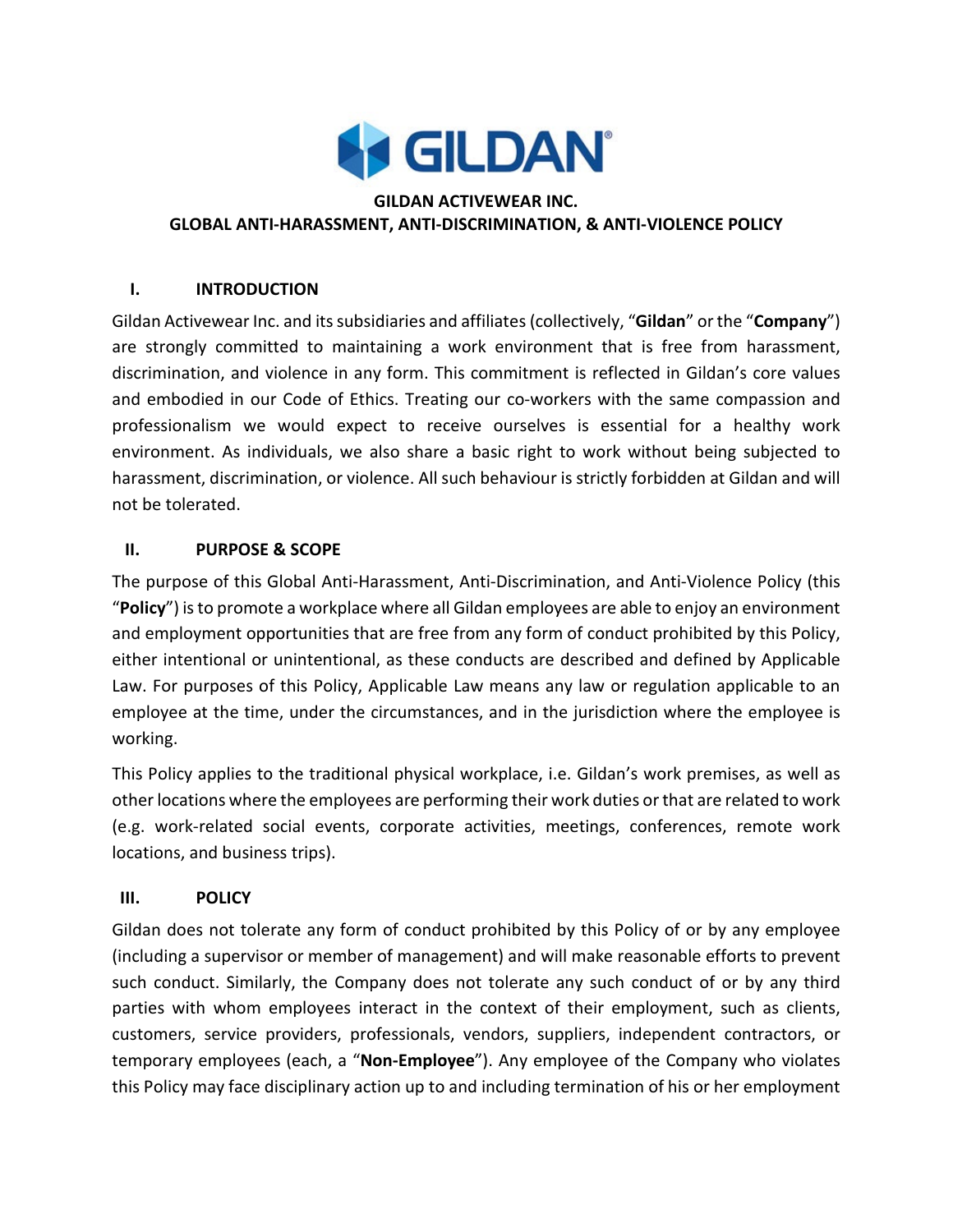without notice and/or legal action by the Company. The Company may also take any action it deems appropriate under the circumstances to stop conduct by a Non-Employee that violates this policy, up to and including termination of Gildan's business relationship with that Non-Employee and/or legal action by the Company.

## **IV. WHAT CONDUCT IS PROHIBITED BY THIS POLICY?**

This Policy prohibits: a) workplace harassment in any form (as described below), b) discrimination and c) violence. This section aims at providing guidelines and examples of behaviour and conduct that is prohibited, for illustrative purposes only, and is subject to the Applicable Law.

a) Harassment

Harassment can be psychological or physical, and can take many forms. It includes, but is not limited to, sexual harassment and harassment based on other categories protected by Applicable Law. It is generally defined as physical, verbal, written, or online conduct, comments, actions, or gestures targeted at an individual because of one or more characteristics protected by Applicable Law and that have the following additional characteristics: $1$ 

- **Repeated or serious.** Conduct that is abusive, humiliating, or offensive for the person experiencing it, either as a single serious incident or on a reoccurring basis. This type of conduct can be considered harassment even if the person doing it does not intend it to be abusive, humiliating, or offensive.
- **Hostile, offensive, unwelcome, or unwanted by the employee.** Conduct is considered hostile if it is aggressive, threatening, intimidating, or harmful. Conduct can be unwanted even if the employee does not protest at the time.
- **Affects the dignity or physical or psychological integrity of the employee.** Conduct that makes an employee feel belittled, devalued, or denigrated. Harassment can sometimes lead to permanent psychological or physical injuries.
- **Creates a harmful or hostile work environment.** Behaviour that deteriorates an employee's work environment can occur not only at the workplace but outside the workplace as well, such as during holiday parties, work functions, meetings with customers or vendors, business travel, or conferences.
- **Aggravating comment or conduct.** Comment(s) or conduct against a worker in a workplace that is known or ought reasonably to be known to be unwelcome.

It is not possible to list every type of behaviour that can be considered conduct in violation of this Policy and/or Applicable Law. However, harassment includes, but is not limited to, conduct such as:

• Threatening, intimidating, or hostile acts

<span id="page-1-0"></span><sup>&</sup>lt;sup>1</sup> Subject to Applicable Law.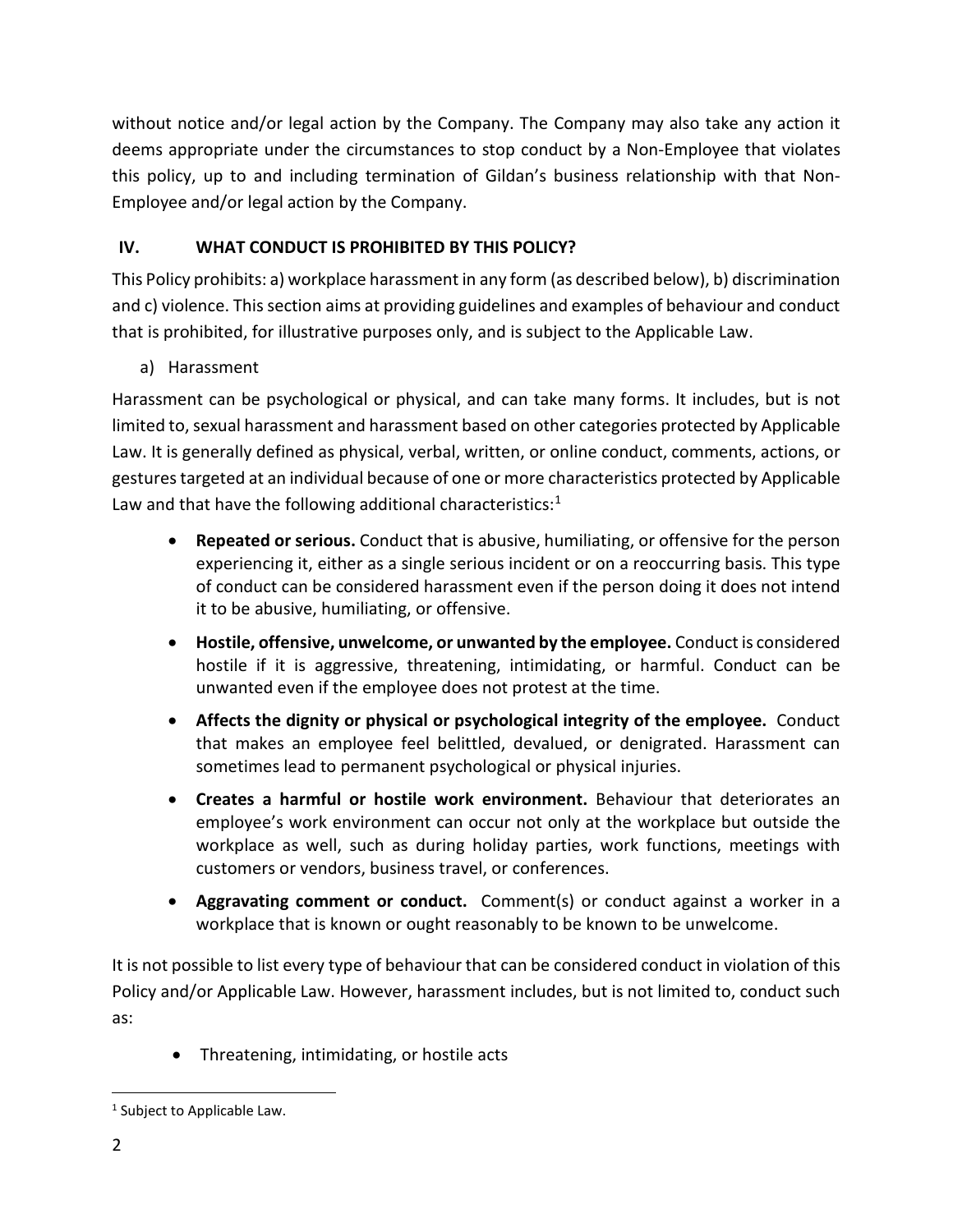- Insulting or degrading remarks, epithets, slurs, jokes, name-calling, or negative stereotyping
- Bullying or systematic exclusion of a coworker
- Online abuse through email, social media platforms (ex: Twitter, Facebook, Instagram, TikTok, etc.), messaging apps (Facebook Messenger, WhatsApp, etc.), or blogging platforms
- Displays of materials, objects, devices, photographs, or pictures, including electronic materials, such as those transmitted by email, cell phone or downloaded from a website that are degrading or offensive
- Targeted vandalism or pranks
- Retaliating against an employee for complaining about harassment

**Sexual harassment** is a form of harassment and is also prohibited under this Policy. The definition of workplace sexual harassment varies between jurisdictions but includes engaging in a course of aggravating or unwelcome comment or conduct against a worker in a workplace because of sex, sexual orientation, gender identity or gender expression, where the course of comment or conduct is known or ought reasonably to be known to be unwelcome. Sexual harassment also includes making a sexual solicitation or advance where the person making the solicitation or advance is in a position to confer, grant or deny a benefit or advancement to the employee and the person knows or ought reasonably to know that the solicitation or advance is unwelcome. Sexual harassment includes unwelcome sexual advances, requests for sexual favors, and other verbal or physical conduct of a sexual nature when:

- Submission to such conduct is a term or condition of an individual's employment. The requirement may be stated outright or may be implicit, or implied.
- Submission to or rejection of the conduct is a basis for employment decisions.
- Conduct of a sexual nature has the purpose or effect of interfering with work performance.
- Conduct of a sexual nature creates an intimidating, hostile, or offensive working environment.

Sexual harassment may take the form of quid pro quo sexual harassment when:

- submission to such sexual conduct is explicitly or implicitly a term or condition of employment, or
- submission or rejection of the sexual conduct is the basis for employment decisions.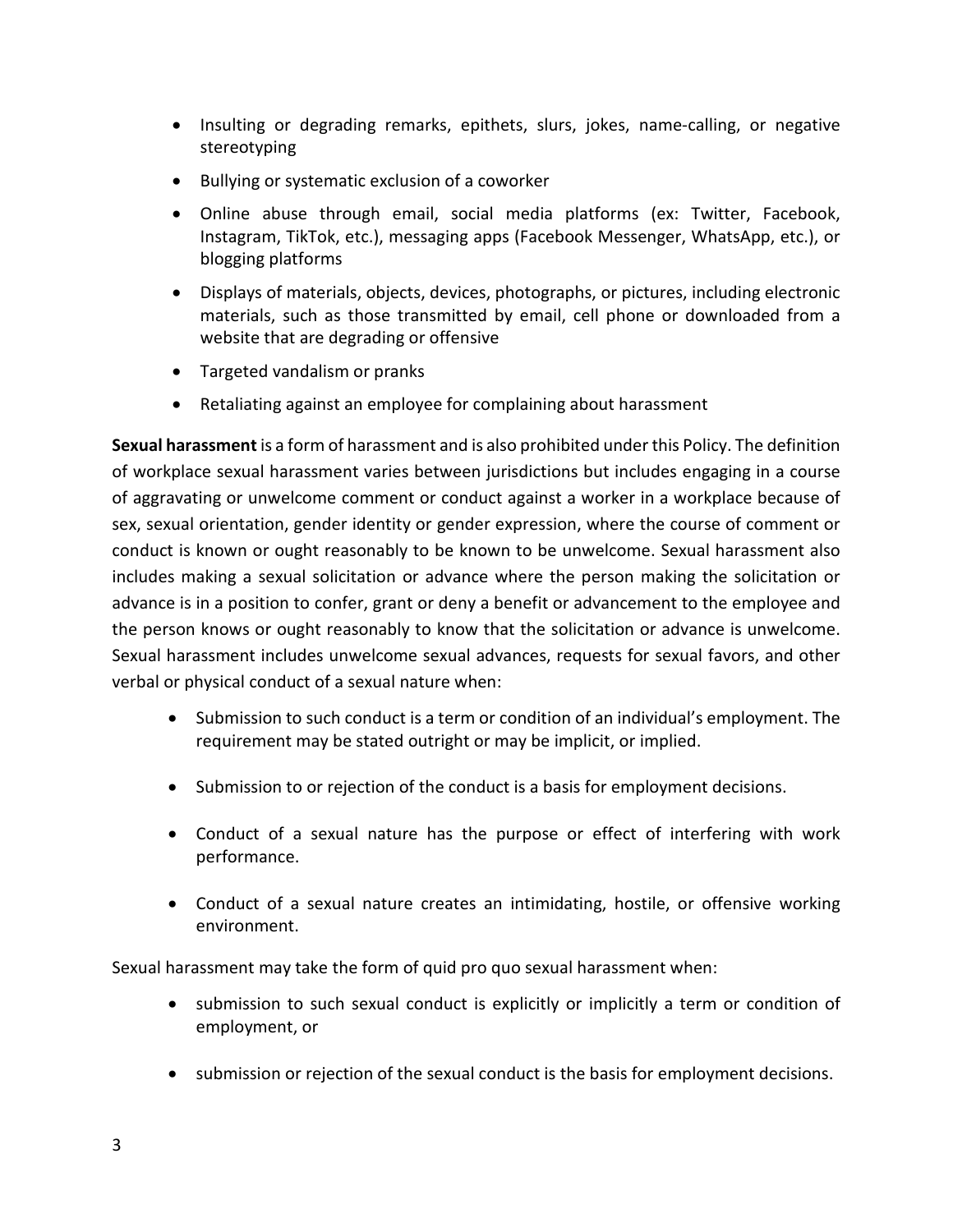Sexual harassment may take the form of a hostile work environment when:

- the conduct has the purpose or effect of interfering with an employee's work performance or
- the conduct creates an intimidating, hostile, or offensive working environment.

The type of behaviour that is considered sexual harassment (whether opposite-sex or same-sex) in violation of this Policy can include behaviour such as and not limited to:

- Sexually offensive jokes or comments
- Unwelcome sexual advances
- Physical assaults or other touching that is sexual in nature
- Promising favorable treatment or threatening unfavorable treatment based on the employee's response to sexual demands
- Displays of sexually explicit materials, objects, devices, photographs, or pictures including electronic materials, such as those transmitted by email, cell phone or downloaded from a website
- Insulting or degrading remarks or conduct based on gender, gender orientation or gender expression
- Retaliating against an employee for complaining about sexual harassment

**Discriminatory harassment** is a form of harassment and is also prohibited under this Policy. It occurs when harassment behaviour relates to any of the protected grounds under Applicable Law (see Discrimination section below). It can include behaviour such as and not limited to:

- Disparaging remarks, offensive jokes, innuendoes, or comments that are related to any of the protected grounds
- Displaying or disseminating pictures, depictions or literature related to any of the protected grounds
- Unjustifiably excluding an individual based on a protected ground (e.g. refusing to speak to them, excluding them from discussions, meetings or social events)

Whether conduct constitutes harassment of any kind is measured objectively, meaning that a reasonable person in the same situation would also find the behaviour to be abusive, humiliating, or offensive.

#### b) Discrimination

Workplace discrimination refers to any behaviour by which an employee would be treated unequally or unfairly based on any of the grounds protected by Applicable Law, which may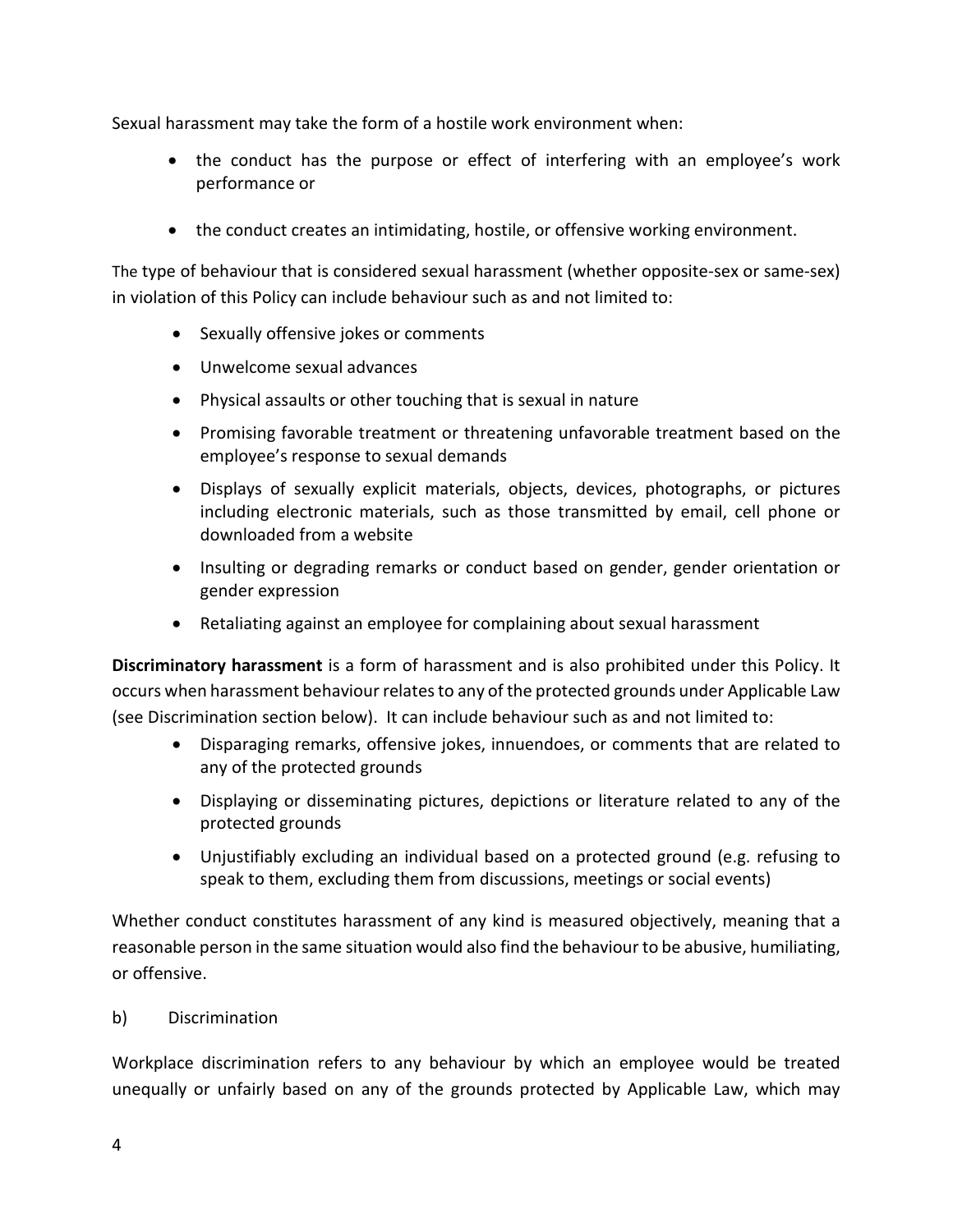include, for example, an individual's age (except as permitted by law), color, disability (physical or intellectual, including medical condition), gender, gender identity/expression, marital/family/civil status, national/ethnic origin, citizenship or place of origin, political convictions, religion, creed, sex, or sexual orientation.

## c) Violence

Workplace violence can also take many forms. It is defined differently in different jurisdictions, but includes the exercise, or the attempt to exercise, physical force, or an attempt thereto, that causes or could cause physical injury to the employee against whom the physical force was exercised or a statement or behaviour that can reasonably be interpreted as a threat to exercise physical force against an employee. It can include, but is not limited to, behaviour such as: hitting, punching, kicking, squeezing, pinching, scratching, twisting, grabbing, bumping, knocking into, biting, pushing, throwing objects, kicking objects, or shaking fist. It also includes but is not limited to, the more serious forms of violence such as: attacking, beating, stabbing, shooting or assaulting an employee.

## d) What does not constitute Harassment

The following are examples of behaviours that generally do not constitute any Policy violations when they are not based on characteristics protected by Applicable Law:

- Personality conflicts or disagreements
- Work-related stress, challenging work conditions
- The normal exercise of Gildan's management rights, such as: enforcing rules and procedures, monitoring attendance and absenteeism, performance management and reviews, and the imposition of disciplinary or administrative measures

## **V. REPORTING A POLICY VIOLATION**

**Each employee has the right to work without being subjected to any Policy violations**. If you feel that you have or are being subjected to a Policy violation you are encouraged to communicate clearly to the person you feel is the source of the behaviour that it is unwanted and unacceptable. If you believe this step to be unsafe or you find this step to be uncomfortable or if the behaviour continues after you take this first step, you should report the behaviour immediately as described below. Please note that this first step is in no way a prerequisite to file a formal complaint under this Policy.

**Every employee has a responsibility to immediately report Policy violations so that Gildan can address and take reasonable stepsto resolve the situation. If you suspect that a Policy violation has taken place at Gildan, you should report the situation right away.**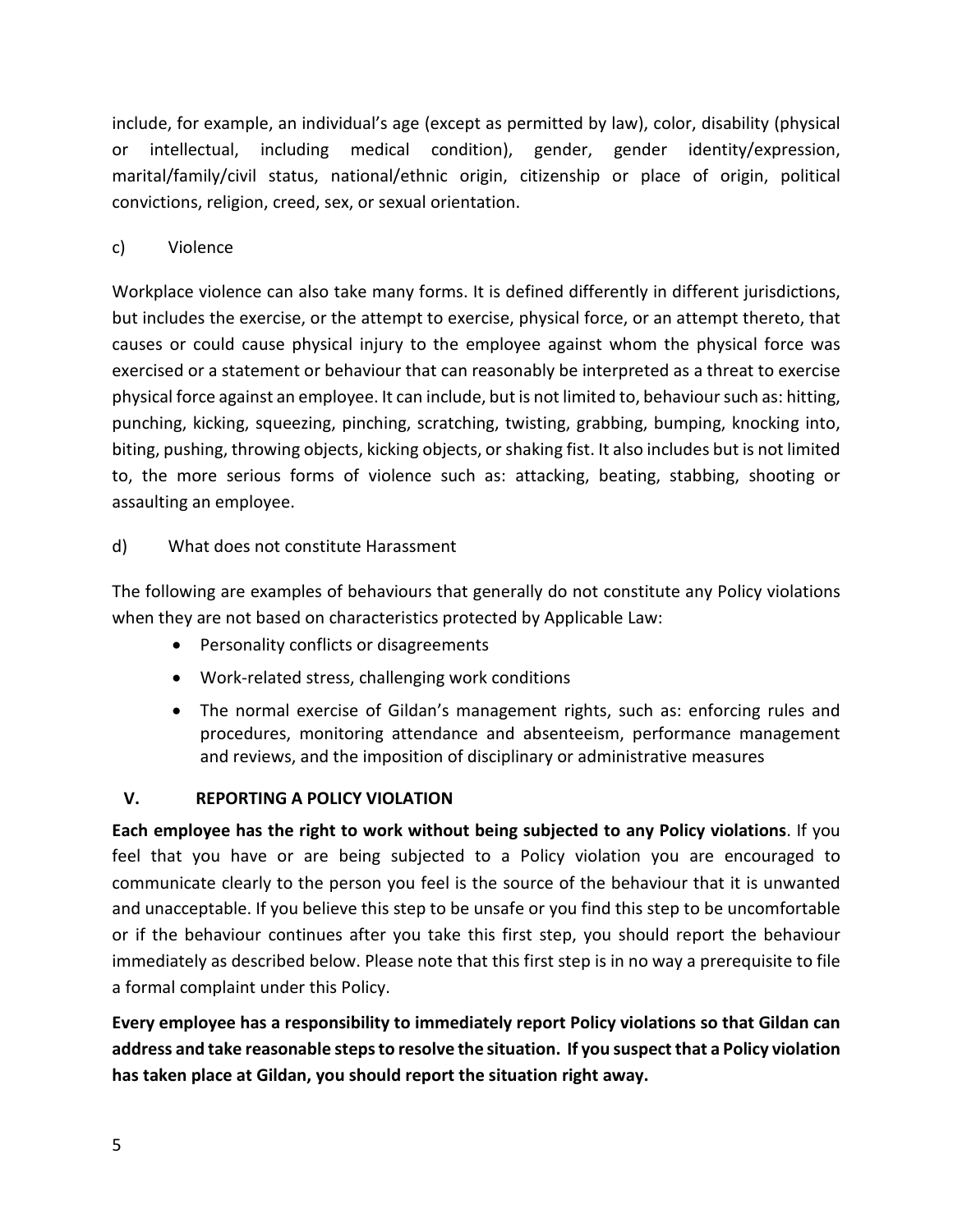To report Policy violations, or to discuss a situation that you believe may qualify as such, contact your local Human Resources team and/or your immediate supervisor. If you are uncomfortable reporting or discussing the situation with your local HR team or your supervisor, please call our toll-free 24 hour Gildan Ethics and Compliance Hotline or file a report online at the following link:

## <https://secure.ethicspoint.eu/domain/media/en/gui/100213/index.html>

Managers have the obligation to immediately report to Human Resources any complaints received from their employees concerning harassment or statements suggesting that harassment may be occurring.

All good faith concerns regarding Policy violations should be reported. False or frivolous allegations or accusations will not be tolerated and may lead to disciplinary action up to and including termination.

## **VI. PROCEDURE FOR ADDRESSING COMPLAINTS**

Gildan's HR team, and/or external resources if required, will thoroughly address reported complaints or incidents of a potential Policy violation in a fair and timely manner for all parties involved. Following a preliminary admissibility analysis, if the complaint falls within the scope of this Policy, Gildan will appoint an internal or external investigator. If the circumstances command it, Gildan may immediately apply temporary measures in view of limiting contact between the individuals involved in the situation at hand, pending the end of the resolution process. Aside from investigation, resolution processes may include informal resolution or mediation, as Gildan deems appropriate under the circumstances.

All concerns relating to Policy violations (including an employee's identity, or the circumstances regarding any concern or complaint) will be dealt with as confidentially as possible. Gildan will permit disclosure to the extent required to conduct any necessary investigation, to engage in any resolution process, to impose corrective measures, if any, or as required by law.

## **VII. CORRECTIVE MEASURES**

**Gildan may impose any corrective measures it deems appropriate under the circumstances in the context of this Policy in its sole discretion.** Corrective Measures may include, but are not limited to, education and training for the various parties involved, adjustments to the work environment, various forms of apology, undertakings, warnings, suspensions, job transfers of either party or, when the circumstances warrant it, immediate termination of employment for serious reason/just cause and/or legal action by the Company.

The Company will also consider all available recourses against a Non-Employee who violates this Policy, up to and including ending Gildan's business relationship with the Non-Employee and/or legal action by the Company.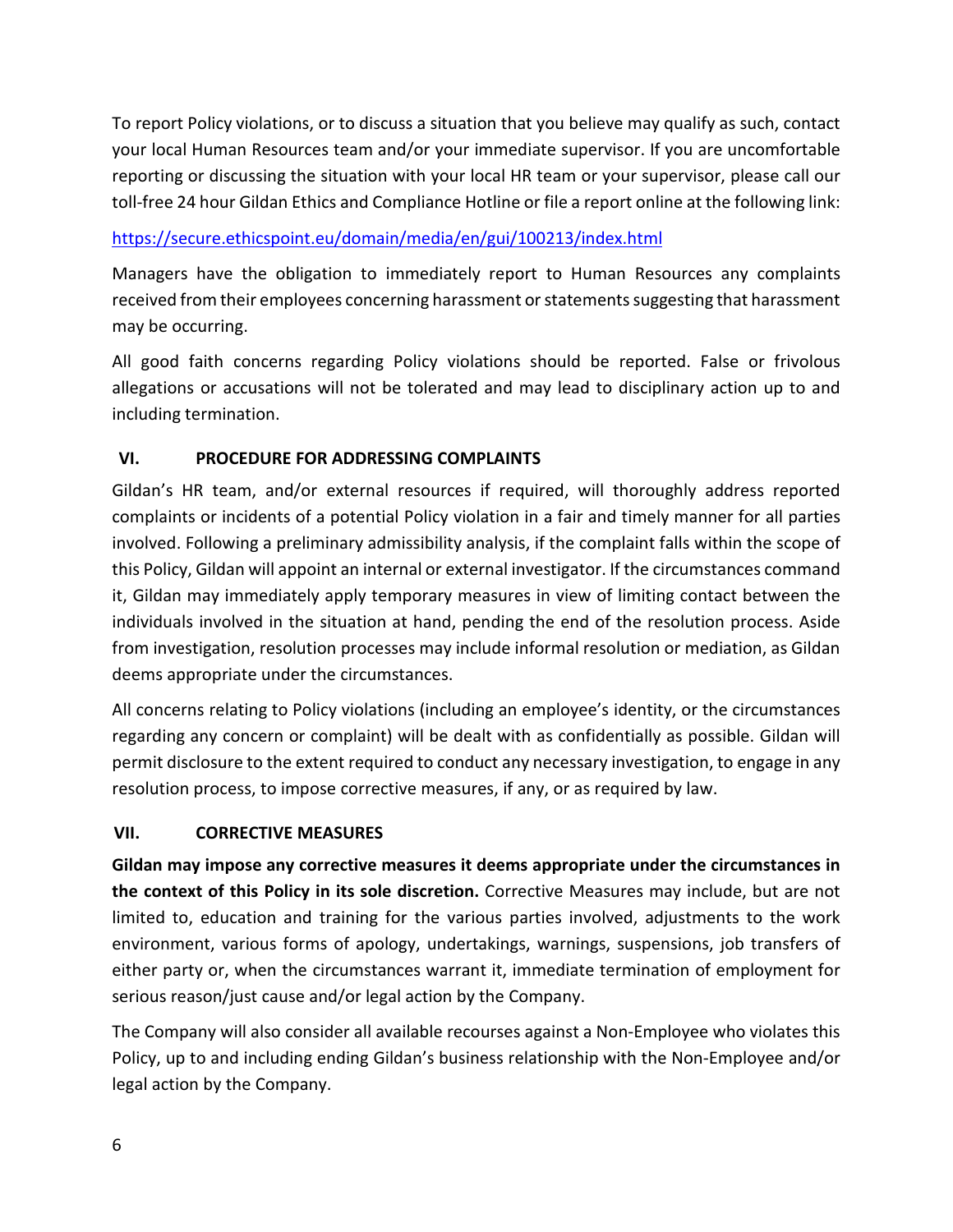#### **VIII. NON-RETALIATION**

Gildan will not permit retaliation against employees who raise concerns or make a complaint relating to a Policy violation in good faith. Retaliation against anyone who invokes this Policy or for participates in a related investigation, resolution process, or corrective measures is strictly prohibited. Employees who engage in such retaliation will be subject to discipline, up to and including termination of employment for serious reason/just cause. Gildan will also take appropriate action against any Non-Employees who engage in such retaliation, up to and including ending the Company's business relationship with the Non-Employee.

## **IX. QUESTIONS**

For any questions related to this Policy or its application, employees are invited to contact a member of their local Human Resources team.

## **X. REVIEW**

This Policy will be reviewed as often as necessary, and at least annually, where required under Applicable Law.

## **XI. INTERPRETATION**

This Policy is intended to provide a general overview of rights and obligations for Gildan employees globally. However, depending on their location of employment, additional or different rules, definitions, rights and obligations may apply to them, as well as to Gildan. Each business unit may enact local policies complementing this global Policy, in accordance with local legislation, in compliance with the guiding principles of this document. In case of contradiction between this global Policy and any Applicable Law, it is understood that the latter shall prevail and this Policy is not intended to deprive employees of any rights they shall be entitled to under such legislation.

*This Global Anti-Harassment, Anti-Discrimination and Anti-Violence Policy was reviewed and approved by the Gildan Ethic and Fraud Compliance Committee on October 18, 2021.*